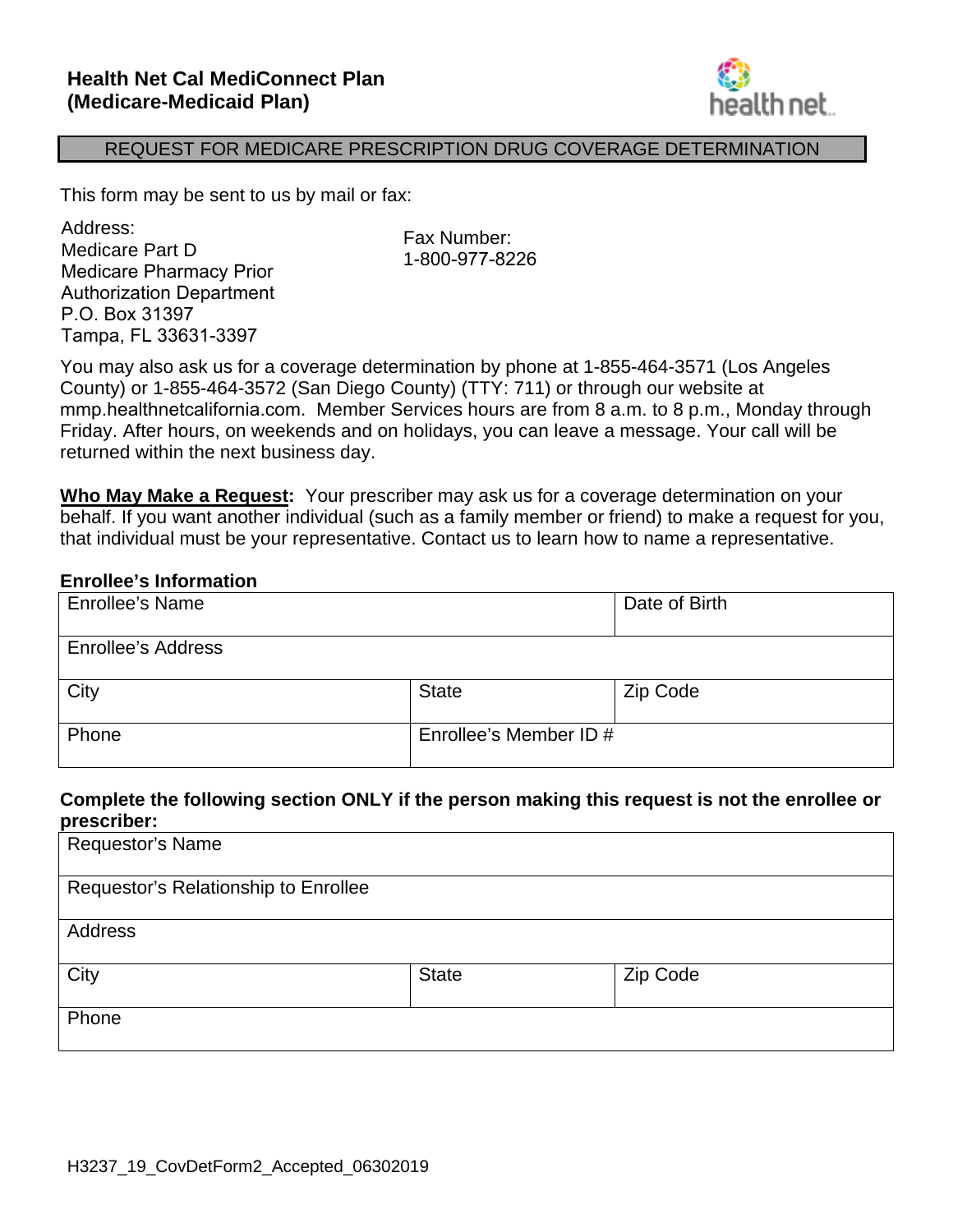#### **Representation documentation for requests made by someone other than enrollee or the enrollee's prescriber:**

**Attach documentation showing the authority to represent the enrollee (a completed Authorization of Representation Form CMS-1696 or a written equivalent). For more information on appointing a representative, contact your plan or 1-800-Medicare (1-800-633-4227) (TTY: 1-877-486-2048), 24 hours a day, 7 days a week.** 

 requested per month): **Name of prescription drug you are requesting** (if known, include strength and quantity

### **Type of Coverage Determination Request**

☐I need a drug that is not on the plan's list of covered drugs (formulary exception).*\**

 being removed or was removed from this list during the plan year (formulary exception).*\**  $\Box$ I have been using a drug that was previously included on the plan's list of covered drugs, but is

 $\Box$ I request prior authorization for the drug my prescriber has prescribed.\*

 $\Box$ I request an exception to the requirement that I try another drug before I get the drug my prescriber prescribed (formulary exception).\*

 $\Box$ I request an exception to the plan's limit on the number of pills (quantity limit) I can receive so that I can get the number of pills my prescriber prescribed (formulary exception).\*

 copayment (tiering exception).*\**   $\square$ My drug plan charges a higher copayment for the drug my prescriber prescribed than it charges for another drug that treats my condition, and I want to pay the lower

 $\Box$ I have been using a drug that was previously included on a lower copayment tier, but is being  moved to or was moved to a higher copayment tier (tiering exception).*\**

 $\square$ My drug plan charged me a higher copayment for a drug than it should have.

 $\Box$ I want to be reimbursed for a covered prescription drug that I paid for out of pocket.

 **prescriber may use the attached "Supporting Information for an Exception Request or Prior \*NOTE: If you are asking for a formulary or tiering exception, your prescriber MUST provide a statement supporting your request. Requests that are subject to prior authorization (or any other utilization management requirement), may require supporting information. Your Authorization" to support your request.**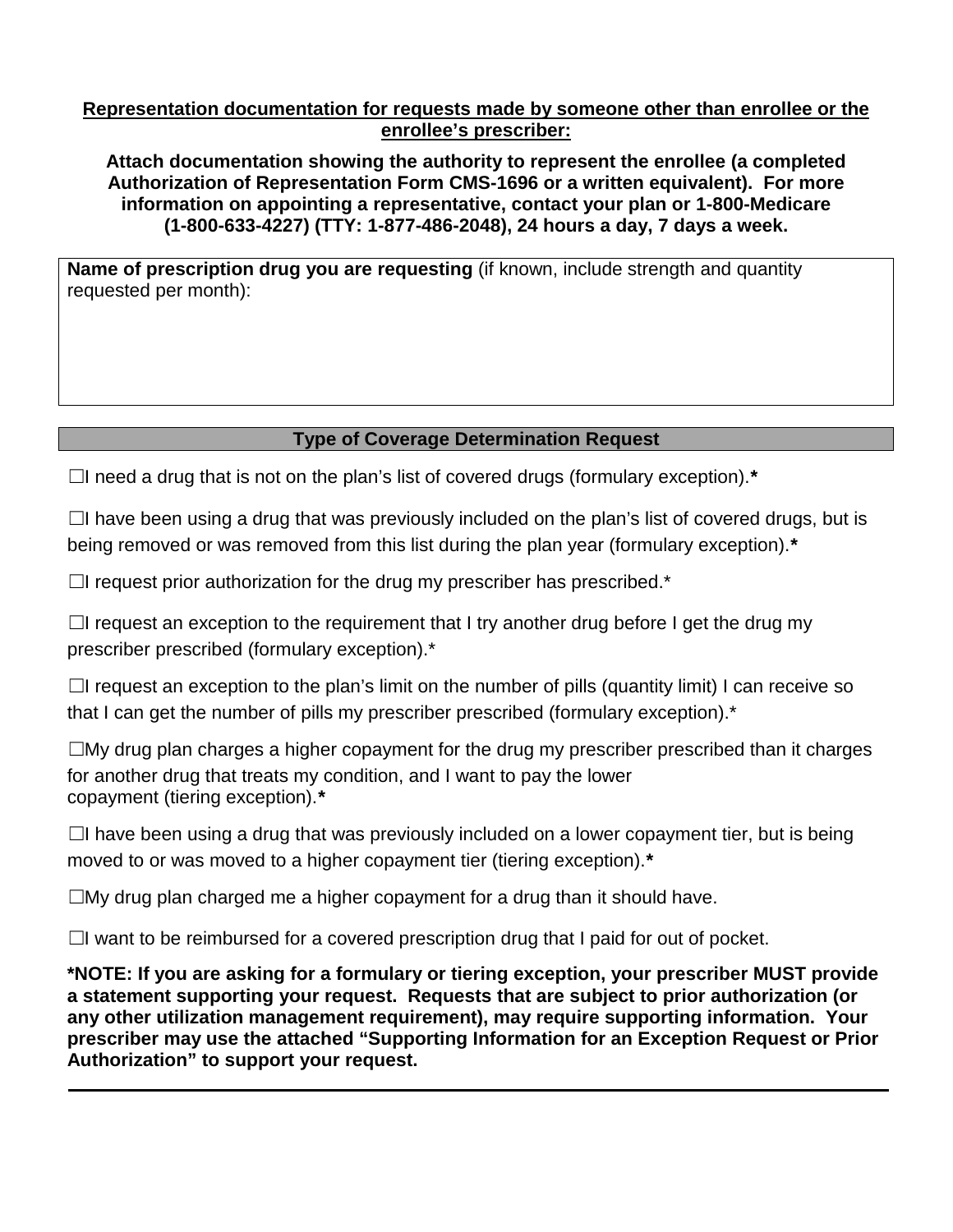Additional information we should consider *(attach any supporting documents)*:

## **Important Note: Expedited Decisions**

 your life, health, or ability to regain maximum function, you can ask for an expedited (fast) decision. automatically give you a decision within 24 hours. If you do not obtain your prescriber's support for If you or your prescriber believe that waiting 72 hours for a standard decision could seriously harm If your prescriber indicates that waiting 72 hours could seriously harm your health, we will an expedited request, we will decide if your case requires a fast decision. You cannot request an expedited coverage determination if you are asking us to pay you back for a drug you already received.

☐ **CHECK THIS BOX IF YOU BELIEVE YOU NEED A DECISION WITHIN 24 HOURS (if you have a supporting statement from your prescriber, attach it to this request).**

| Signature: | Date: |
|------------|-------|
|------------|-------|

### **Supporting Information for an Exception Request or Prior Authorization**

 supporting statement. PRIOR AUTHORIZATION requests may require supporting information. FORMULARY and TIERING EXCEPTION requests cannot be processed without a prescriber's

□REQUEST FOR EXPEDITED REVIEW: By checking this box and signing below, I certify **that applying the 72 hour standard review timeframe may seriously jeopardize the life or health of the enrollee or the enrollee's ability to regain maximum function.** 

| <b>Prescriber's Information</b> |              |     |          |
|---------------------------------|--------------|-----|----------|
| Name                            |              |     |          |
|                                 |              |     |          |
| Address                         |              |     |          |
|                                 |              |     |          |
| City                            | <b>State</b> |     | Zip Code |
|                                 |              |     |          |
| <b>Office Phone</b>             |              | Fax |          |
|                                 |              |     |          |
| <b>Prescriber's Signature</b>   |              |     | Date     |
|                                 |              |     |          |
|                                 |              |     |          |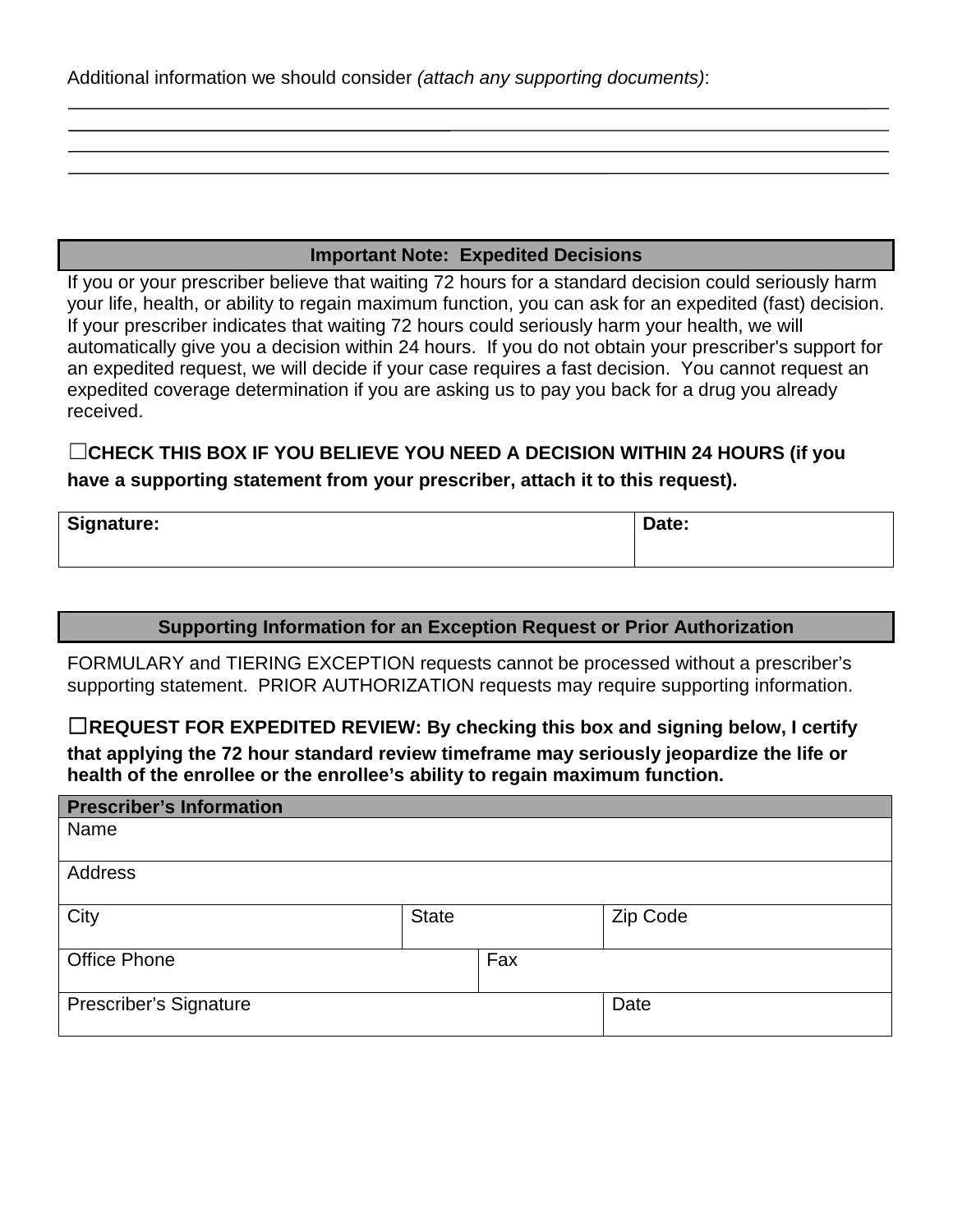| <b>Diagnosis and Medical Information</b>                                                                              |                                       |                                                                                                   |  |                       |  |
|-----------------------------------------------------------------------------------------------------------------------|---------------------------------------|---------------------------------------------------------------------------------------------------|--|-----------------------|--|
| Medication:                                                                                                           | Strength and Route of Administration: |                                                                                                   |  | Frequency:            |  |
| Date Started:                                                                                                         | <b>Expected Length of Therapy:</b>    |                                                                                                   |  | Quantity per 30 days: |  |
| □ NEW START                                                                                                           |                                       |                                                                                                   |  |                       |  |
| Height/Weight:                                                                                                        | Drug Allergies:                       |                                                                                                   |  |                       |  |
| DIAGNOSIS - Please list all diagnoses being treated with the requested<br>drug and corresponding ICD-10 codes.        |                                       |                                                                                                   |  | ICD-10 Code(s)        |  |
| (If the condition being treated with the requested drug is a symptom e.g. anorexia,                                   |                                       |                                                                                                   |  |                       |  |
| weight loss, shortness of breath, chest pain, nausea, etc., provide the diagnosis causing<br>the symptom(s) if known) |                                       |                                                                                                   |  |                       |  |
|                                                                                                                       |                                       |                                                                                                   |  |                       |  |
| <b>Other RELEVANT DIAGNOSES:</b>                                                                                      |                                       |                                                                                                   |  | ICD-10 Code(s)        |  |
|                                                                                                                       |                                       |                                                                                                   |  |                       |  |
| DRUG HISTORY: (for treatment of the condition(s) requiring the requested drug)                                        |                                       |                                                                                                   |  |                       |  |
| <b>DRUGS TRIED</b><br>(if quantity limit is an issue, list unit<br>dose/total daily dose tried)                       |                                       | DATES of Drug Trials   RESULTS of previous drug trials<br><b>FAILURE vs INTOLERANCE (explain)</b> |  |                       |  |
|                                                                                                                       |                                       |                                                                                                   |  |                       |  |
|                                                                                                                       |                                       |                                                                                                   |  |                       |  |
|                                                                                                                       |                                       |                                                                                                   |  |                       |  |
|                                                                                                                       |                                       |                                                                                                   |  |                       |  |
| What is the enrollee's current drug regimen for the condition(s) requiring the requested drug?                        |                                       |                                                                                                   |  |                       |  |

# **DRUG SAFETY**

Any **FDA NOTED CONTRAINDICATIONS** to the requested drug? ☐ **YES** ☐ **NO**

| Any concern for a DRUG INTERACTION with the addition of the requested drug to the enrollee's current |  |
|------------------------------------------------------------------------------------------------------|--|
| $\Box$ YES $\Box$ NO<br>drug regimen?                                                                |  |

 If the answer to either of the questions noted above is yes, please 1) explain issue, 2) discuss the benefits vs potential risks despite the noted concern, and 3) monitoring plan to ensure safety

# **HIGH RISK MANAGEMENT OF DRUGS IN THE ELDERLY**

 If the enrollee is over the age of 65, do you feel that the benefits of treatment with the requested drug outweigh the potential risks in this elderly patient? ☐ **YES** ☐ **NO**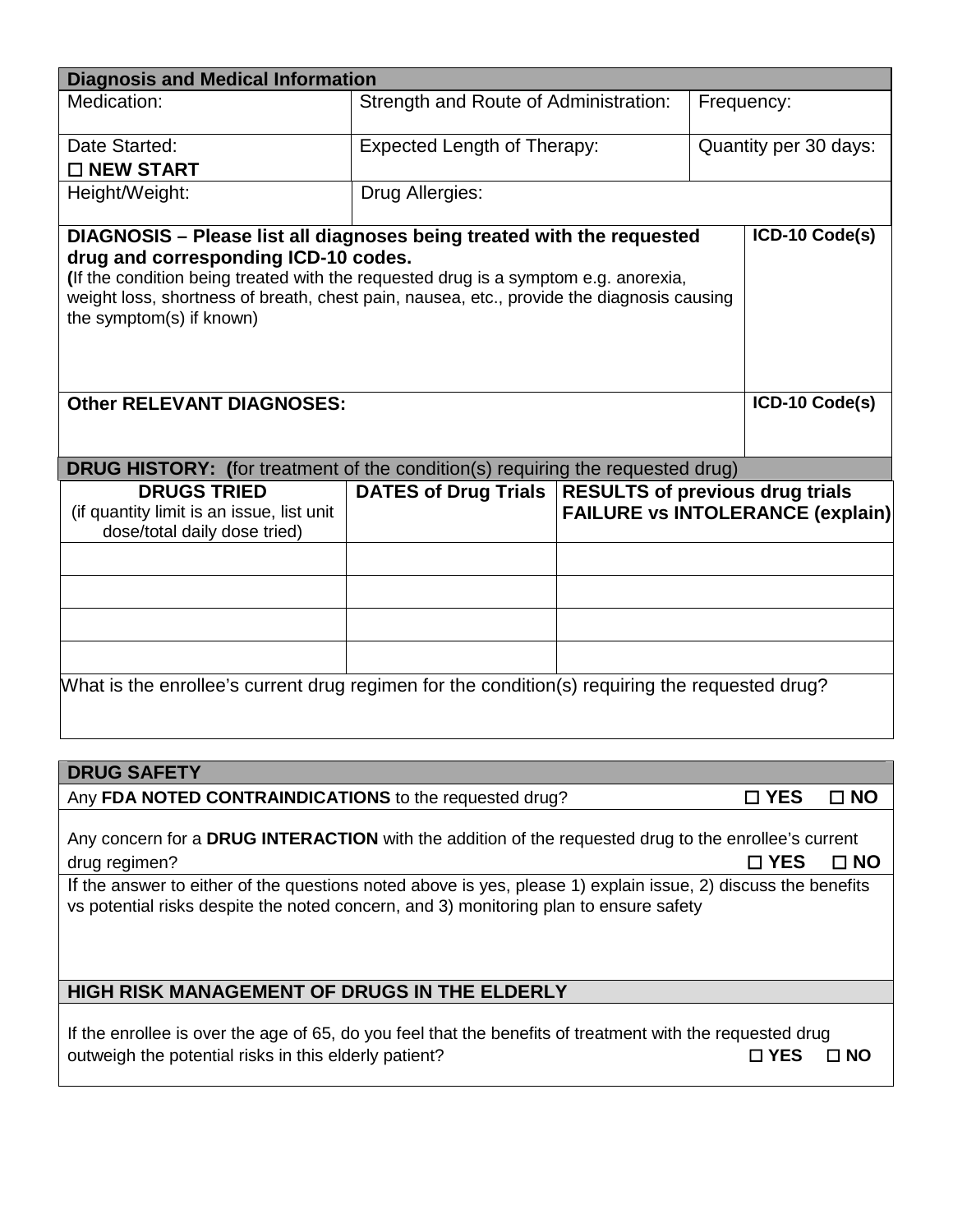| OPIOIDS - (please complete the following questions if the requested drug is an opioid)                                                                                                                                                                                                                                                                                                                                                                                                                                                                                                                                                                                                                 |               |              |  |  |
|--------------------------------------------------------------------------------------------------------------------------------------------------------------------------------------------------------------------------------------------------------------------------------------------------------------------------------------------------------------------------------------------------------------------------------------------------------------------------------------------------------------------------------------------------------------------------------------------------------------------------------------------------------------------------------------------------------|---------------|--------------|--|--|
| What is the daily cumulative Morphine Equivalent Dose (MED)?                                                                                                                                                                                                                                                                                                                                                                                                                                                                                                                                                                                                                                           |               | mg/day       |  |  |
| Are you aware of other opioid prescribers for this enrollee?<br>If so, please explain.                                                                                                                                                                                                                                                                                                                                                                                                                                                                                                                                                                                                                 | $\square$ YES | $\square$ NO |  |  |
|                                                                                                                                                                                                                                                                                                                                                                                                                                                                                                                                                                                                                                                                                                        |               |              |  |  |
| Is the stated daily MED dose noted medically necessary?                                                                                                                                                                                                                                                                                                                                                                                                                                                                                                                                                                                                                                                | $\square$ YES | $\square$ NO |  |  |
| Would a lower total daily MED dose be insufficient to control the enrollee's pain?                                                                                                                                                                                                                                                                                                                                                                                                                                                                                                                                                                                                                     | $\square$ YES | $\square$ NO |  |  |
| <b>RATIONALE FOR REQUEST</b><br>$\Box$ Alternate drug(s) contraindicated or previously tried, but with adverse outcome, e.g.                                                                                                                                                                                                                                                                                                                                                                                                                                                                                                                                                                           |               |              |  |  |
| toxicity, allergy, or therapeutic failure Specify below if not already noted in the DRUG HISTORY<br>section earlier on the form: (1) Drug(s) tried and results of drug trial(s) (2) if adverse outcome, list drug(s)<br>and adverse outcome for each, (3) if therapeutic failure, list maximum dose and length of therapy for<br>$drag(s)$ trialed, (4) if contraindication(s), please list specific reason why preferred drug(s)/other formulary<br>drug(s) are contraindicated<br>$\Box$ Patient is stable on current drug(s); high risk of significant adverse clinical outcome with<br><b>medication change</b> A specific explanation of any anticipated significant adverse clinical outcome and |               |              |  |  |
| why a significant adverse outcome would be expected is required - e.g. the condition has been difficult to<br>control (many drugs tried, multiple drugs required to control condition), the patient had a significant adverse<br>outcome when the condition was not controlled previously (e.g. hospitalization or frequent acute medical<br>visits, heart attack, stroke, falls, significant limitation of functional status, undue pain and suffering), etc.                                                                                                                                                                                                                                         |               |              |  |  |
| □Medical need for different dosage form and/or higher dosage Specify below: (1) Dosage                                                                                                                                                                                                                                                                                                                                                                                                                                                                                                                                                                                                                 |               |              |  |  |
| form(s) and/or dosage(s) tried and outcome of drug trial(s); (2) explain medical reason (3) include why less<br>frequent dosing with a higher strength is not an option - if a higher strength exists                                                                                                                                                                                                                                                                                                                                                                                                                                                                                                  |               |              |  |  |
| □Request for formulary tier exception Specify below if not noted in the DRUG HISTORY section<br>earlier on the form: (1) formulary or preferred drug(s) tried and results of drug trial(s) (2) if adverse outcome,<br>list drug(s) and adverse outcome for each, (3) if therapeutic failure/not as effective as requested drug, list<br>maximum dose and length of therapy for drug(s) trialed, (4) if contraindication(s), please list specific reason<br>why preferred drug(s)/other formulary drug(s) are contraindicated                                                                                                                                                                           |               |              |  |  |
| $\Box$ Other (explain below)                                                                                                                                                                                                                                                                                                                                                                                                                                                                                                                                                                                                                                                                           |               |              |  |  |
|                                                                                                                                                                                                                                                                                                                                                                                                                                                                                                                                                                                                                                                                                                        |               |              |  |  |
|                                                                                                                                                                                                                                                                                                                                                                                                                                                                                                                                                                                                                                                                                                        |               |              |  |  |
|                                                                                                                                                                                                                                                                                                                                                                                                                                                                                                                                                                                                                                                                                                        |               |              |  |  |

Health Net Community Solutions, Inc. is a health plan that contracts with both Medicare and Medi-Cal to provide benefits of both programs to enrollees.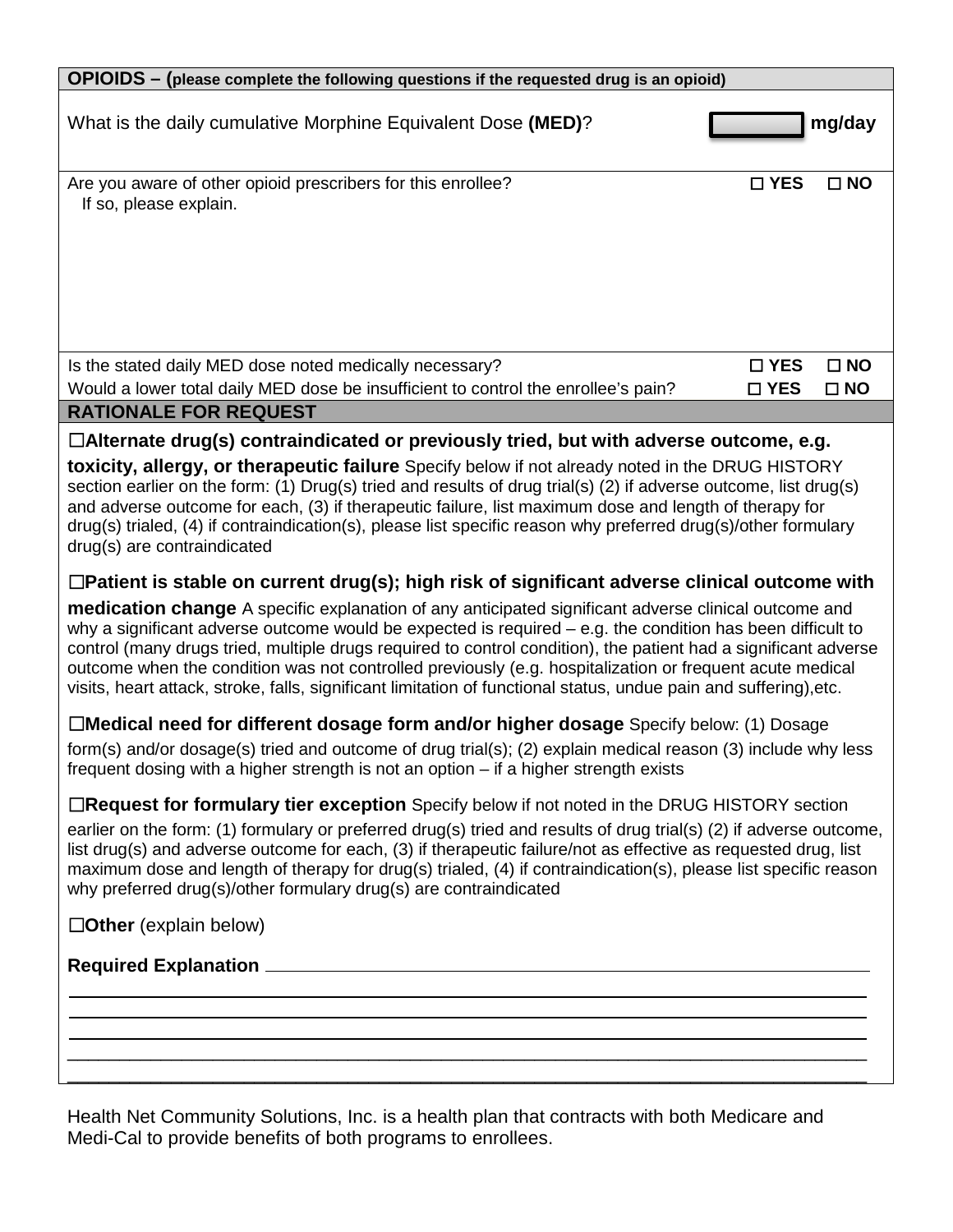#### Multi-Language Interpreter Services

English: ATTENTION: If you do not speak English, language assistance services, free of charge, are available to you. Call 1-855-464-3571 (Los Angeles County), 1-855-464-3572 (San Diego County) (TTY: 711).

Spanish: ATENCIÓN: Si habla español, tiene a su disposición servicios gratuitos de asistencia lingüística. Llame al 1-855-464-3571 (Los Angeles County), 1-855-464-3572 (San Diego County) (TTY: 711).

Chinese Mandarin: 注意: 如果您使用繁體中文, 您可以免費獲得語言援助服務。請致電 1-855-464-3571 (Los Angeles County), 1-855-464-3572 (San Diego County) (TTY: 711).

Chinese Cantonese: 注意:如果您說中文,您可獲得免費的語言協助服務。請致電 1-855-464-3571 (Los Angeles County), 1-855-464-3572 (San Diego County) (TTY: 711) .

Tagalog: PAUNAWA: Kung nagsasalita ka ng Tagalog, maaari kang gumamit ng mga serbisyo ng tulong sa wika nang walang bayad. Tumawag sa 1-855-464-3571 (Los Angeles County), 1-855-464-3572 (San Diego County) (TTY: 711).

Vietnamese: CHÚ Ý: Nếu bạn nói Tiếng Việt, có các dịch vụ hỗ trợ ngôn ngữ miễn phí dành cho bạn. Goi số 1-855-464-3571 (Los Angeles County), 1-855-464-3572 (San Diego County) (TTY: 711).

Korean: 주의 : 한국어를 사용하시는 경우, 언어 지원 서비스를 무료로 이용하실 수 있습니다 1-855-464-3571 (Los Angeles County), 1-855-464-3572 (San Diego County) (TTY: 711). 번으로 전화해 주십시오.

Russian: ВНИМАНИЕ: Если вы говорите на русском языке, то вам доступны бесплатные услуги перевода. Звоните 1-855-464-3571 (Los Angeles County), 1-855-464-3572 (San Diego County) (TTY: 711).

ملحوظة: إذا كنت تتحدث العربية، فإن خدمات المساعدة اللغوبة تتوافر لك بالمجان. اتصل بالرقم Arabic: .(TTY: 711) (San Diego County) 1-855-464-3572 (Los Angeles County) 1-855-464-3571).

Hindi: ध्यान दें: यदि आप बोलते हैं तो आपके लिए मुफ्त में भाषा सहायता सेवाएं उपलब्ध हैं। 1-855-464-3571 (Los Angeles County), 1-855-464-3572 (San Diego County) (TTY: 711). पर कॉल करें।.

Japanese: 注意事項: 日本語を話される場合、無料の言語支援をご利用いただけます。 1-855-464-3571 (Los Angeles County), 1-855-464-3572 (San Diego County) (TTY: 711). まで、 お電話にてご連絡ください。

توجه: اگر به زبان فارسی گفتگو می کنید، تسهیلات زبانی بصورت رایگان برای شما فراهم می باشد. با Farsi: (TTY: 711) 1-855-464-3572 (San Diego County), 1-855-464-3571 (Los Angeles County).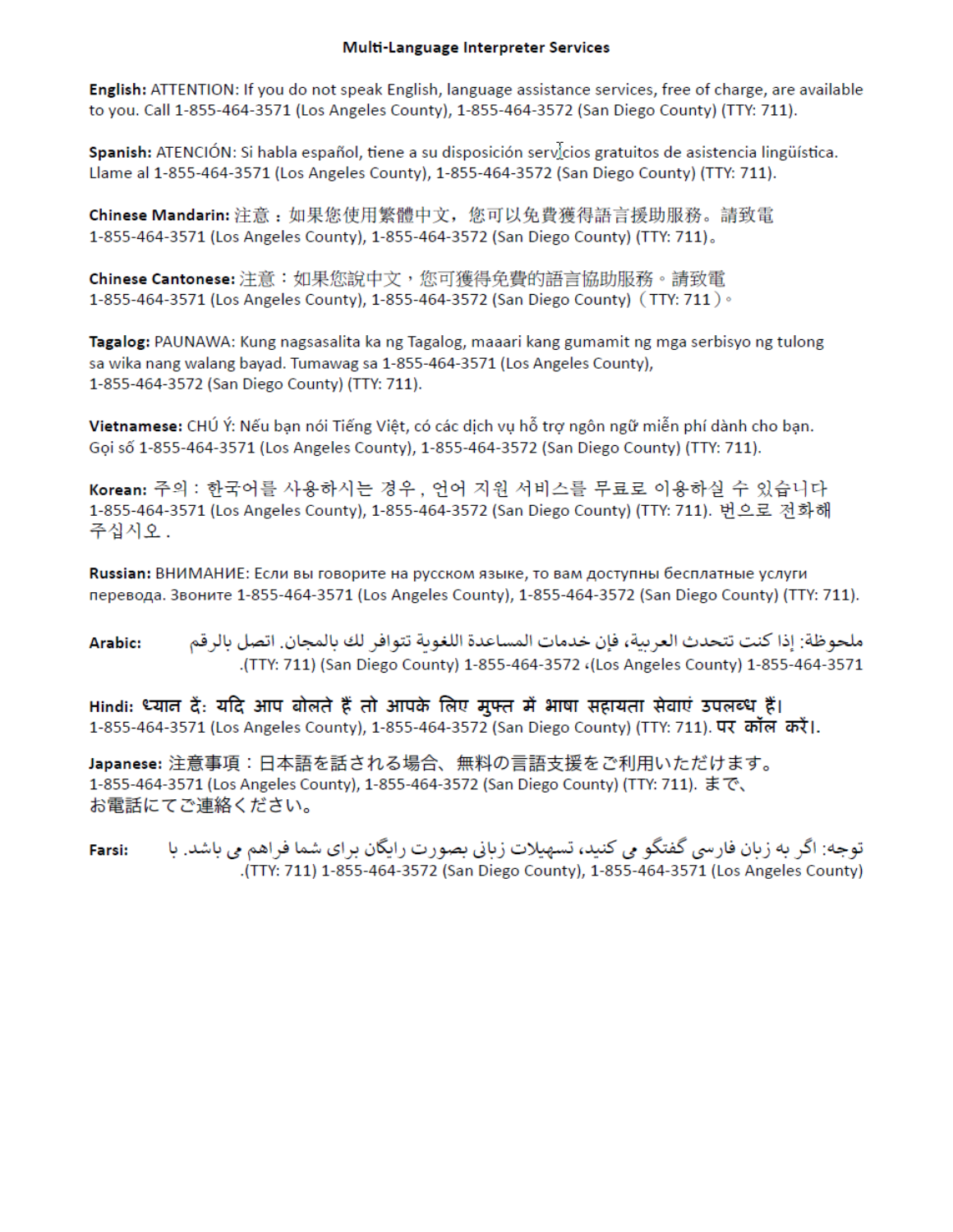Thai: เรียน: ถ้าคณพดภาษาไทยคณสามารถใช้บริการช่วยเหลือทางภาษาได้ฟรี โทร 1-855-464-3571 (Los Angeles County), 1-855-464-3572 (San Diego County) (TTY: 711).

Armenian: ՈՒՇԱԴՐՈՒԹՑՈՒՆ` Եթե խոսում եք հայերեն, ապա ձեզ անվձար կարող են տրամադրվել լեզվական աջակցության ծառայություններ։ Զանգահարեք 1-855-464-3571 (Los Angeles County), 1-855-464-3572 (San Diego County) (TTY: 711)

Cambodian: ប្រយ័ត្ន៖ បើសិនជាអ្នកនិយាយ ភាសាខ្មែរ, សេវាជំនួយផ្នែកភាសា ដោយមិនគិតឈ្នួល គឺអាចមានសំរាប់បំរើអ្នក។ ចូរ ទូរស័ព្ទ 1-855-464-3571 (Los Angeles County),

1-855-464-3572 (San Diego County) (TTY: 711).

Hmong: LUS CEEV: Yog tias koj hais lus Hmoob, cov kev pab txog lus, muaj kev pab dawb rau koj. Hu rau 1-855-464-3571 (Los Angeles County), 1-855-464-3572 (San Diego County) (TTY: 711).

Punjabi: ਧਿਆਨ ਦਿਓ: ਜੇ ਤਸੀਂ ਪੰਜਾਬੀ ਬੋਲਦੇ ਹੋ. ਤਾਂ ਭਾਸ਼ਾ ਵਿੱਚ ਸਹਾਇਤਾ ਸੇਵਾ ਤਹਾਡੇ ਲਈ ਮਫਤ ਉਪਲਬਧ ਹੈ। 1-855-464-3571 (Los Angeles County), 1-855-464-3572 (San Diego County) (TTY: 711) 'ਤੇ ਕਾਲ ਕਰੋ।

Laotian: ໂປດຊາບ: ຖ້າທ່ານເວົ້າພາສາອັງກິດ, ການຊ່ວຍເຫຼືອດ້ານພາສາທີ່ບໍ່ເສຍຄ່າມີພ້ອມໃຫ້ທ່ານ. ກະລຸນາໂທ 1-855-464-3571 (Los Angeles County), 1-855-464-3572 (San Diego County) (TTY: 711).

Ukrainian: УВАГА! Якщо ви не розмовляєте англійською, для вас доступні безкоштовні послуги перекладу. Телефонуйте на номер 1 855 464 3571 (Los Angeles County), 1855 464 3572 (San Diego County) (TTY: 711).

Mien: DONGH EIX: Da'faanh Meih Zoux Maiv Qiex English, Janx-kaeqv waac Tengx gong, cing Nauv Maiv fih hnangy, Yiem longx nyei kungx nyei Tuiv Meih. Heuc 1-855-464-3571 (Los Angeles County), 1-855-464-3572 (San Diego County) (TTY: 711).

H3237 21 MLI | 08112021 FLY053841ZO00 (10/21)